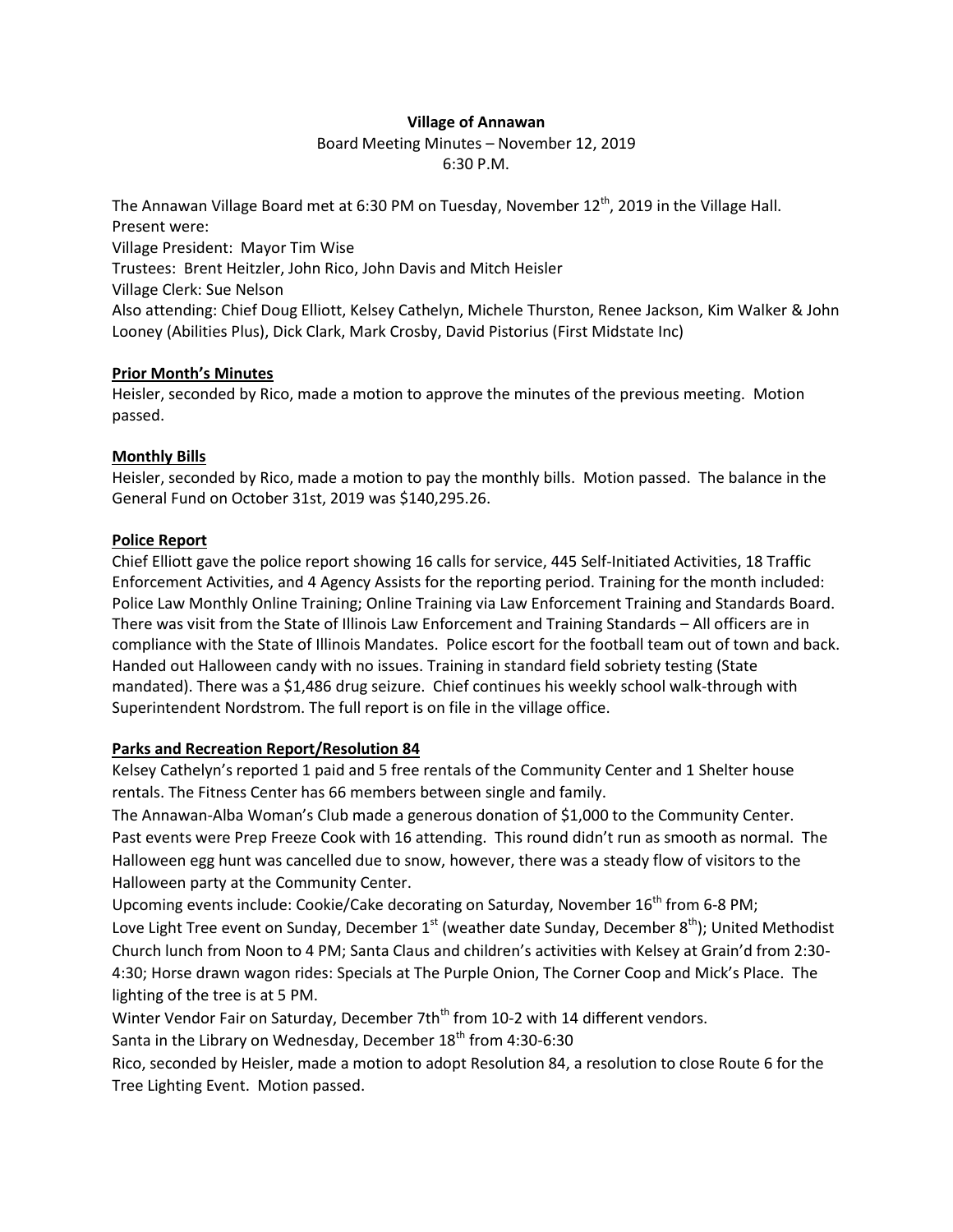### **Abilities Plus**

Kim Walker and John Looney were present at the meeting to follow up on the discussion in May regarding the building of a group home in Annawan. It was stated the home would have 4 residents that would be active in the Village. The home would have a 24 hour staff.

Dick Clark was also present. He has a lot (Depot & South) that he would be interested in selling for this home. President Wise stated that area is zoned OTR1 (Old Town Residential) and there would need to be a Zoning Board meeting to discuss a special use permit.

## **Security at Library**

Michele Thurston and Renee Jackson were present to inquire about using a security camera at the entrance doors to the Library/Village Hall building. The concern was that even though you can hear the door, you cannot see who is coming in. The camera would link to a cell phone to view activity in the hall. Any measures taken will include the Village office. The Library has also changed their Wednesday hours to close at 5 PM.

## **Recreational Use Marijuana**

Discussion regarding if a dispensary would be allowed in town. There needs to be an ordinance by January  $1<sup>st</sup>$ , 2020 to allow or not. Of the surrounding towns, it is reported that Kewanee will allow this and Geneseo will not. It was discussed that there would not be much of an income to the Village by allowing this and was stated that a dispensary wouldn't be a good fit for our town. No action taken.

### **Ecology Solutions**

A contract has been presented to the Village by Ecology Solutions, a disposal facility at 137 Commercial Drive in Atkinson, IL.

Heisler, seconded by Heitzler, made a motion that the Village accept the contract. Motion passed.

#### **First Midwest Options**

David Pistorius presented information on Debt Certificate bonds as a better alternative for the Village compared to Alternate Revenue bonds. No action taken.

#### **Public Works Building**

Mark Crosby proposed getting a new roof on the building the new public works building will be attached to and also to do siding on both sides. Rico, seconded by Heisler, made a motion to have a new roof put on and to side the East and West sides of the existing building. Motion passed.

#### **Discussion with no action taken**

Welcome Sign Village Code On-line Insurance changes Howes Park baseball Renew Community Center Loan

**Tabled Items** Rectory Hall

**Adjournment to Executive Session**